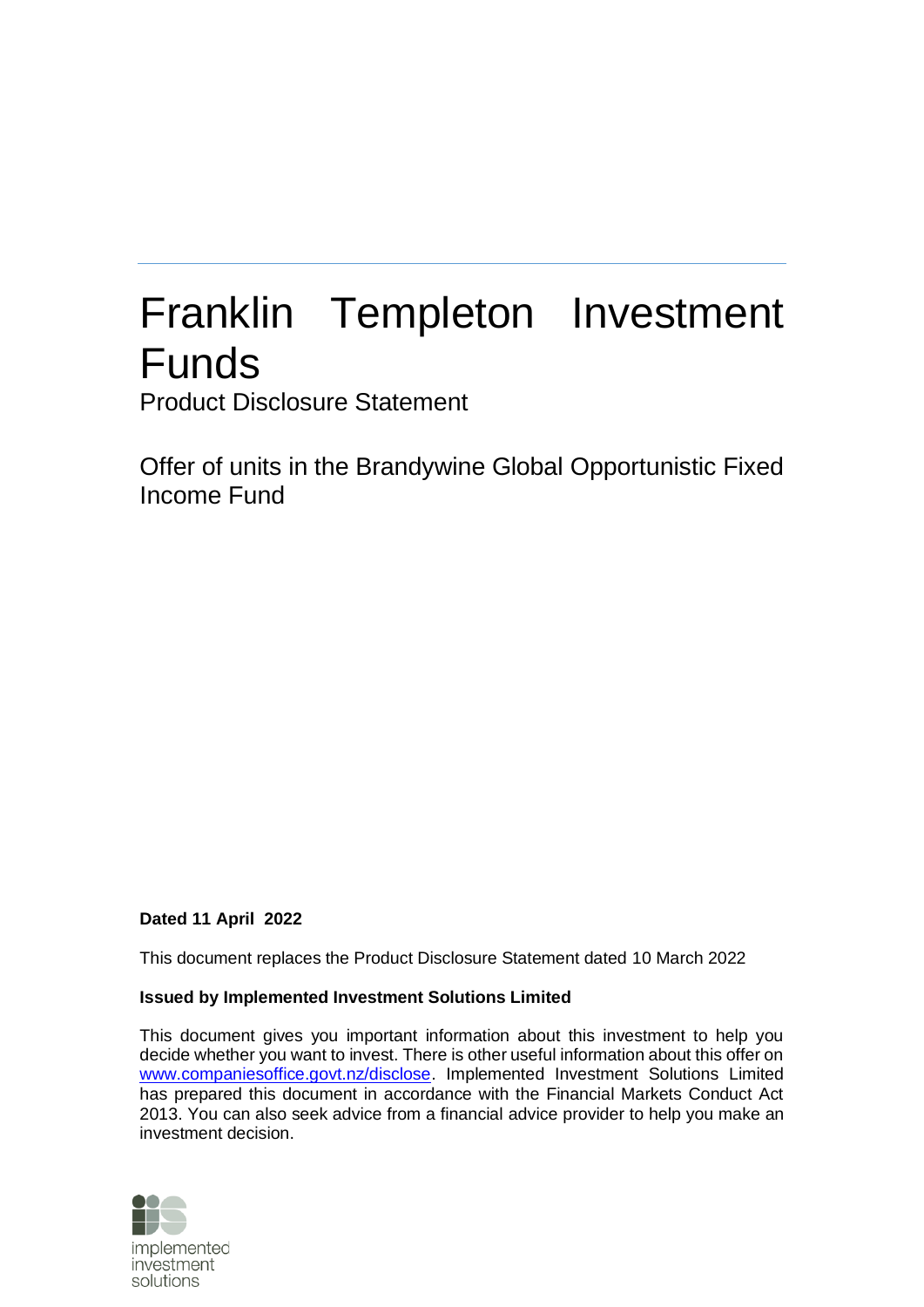# **1. Key information summary**

### **What is this?**

This is a managed investment scheme. Your money will be pooled with other investors' money and invested in various investments. Implemented Investment Solutions Limited will invest your money and charge you a fee for its services. The returns you receive are dependent on the investment decisions of Implemented Investment Solutions Limited and of its investment manager and the performance of the investments. The value of those investments may go up or down. The types of investments and the fees you will be charged are described in this document.

| Fund                                                                 | Description of the Fund and<br>its investment objective                                                                                                                                                                                                                                                                                                  | Risk indicator*                                                                                                                                                               | Annual Fund<br>Charges<br>(Estimated,%<br>of the Fund's<br>net<br>asset<br>value) | Indicative <sup>+</sup><br><b>Buy/Sell Spread</b><br>$($ of<br>each<br>investment<br>/redemption) |
|----------------------------------------------------------------------|----------------------------------------------------------------------------------------------------------------------------------------------------------------------------------------------------------------------------------------------------------------------------------------------------------------------------------------------------------|-------------------------------------------------------------------------------------------------------------------------------------------------------------------------------|-----------------------------------------------------------------------------------|---------------------------------------------------------------------------------------------------|
| <b>Brandywine</b><br>Global<br>Opportunistic<br>Fixed Income<br>Fund | The Fund invests in a<br>diversified portfolio of<br>international fixed<br>income securities.<br>derivatives and cash.<br>The investment<br>objective of the Fund<br>is to earn a return<br>before fees and taxes<br>in excess of the<br><b>Bloomberg Global</b><br>Aggregate Index-<br>New Zealand dollar<br>Hedged over rolling<br>five-year periods. | Higher<br>Lower<br>risk/<br>risk/<br>potentially<br>potentially<br>higher<br>lower<br>returns<br>returns<br>$\overline{2}$<br>$\overline{7}$<br>3<br>5<br>6<br>$\overline{4}$ | $0.76\%$<br>(incl. GST)                                                           | 0.075%<br>0.075%                                                                                  |

### **What will your money be invested in?**

\*Note: The Fund has been in existence for less than 5 years. The Fund previously invested in the Legg Mason Brandywine Global Opportunistic Fixed Income Fund which has a 5-year return history. The Fund's actual returns have been used to calculate the risk indicator for the period 31 March 2018 to 31 March 2022. Returns of the fund previously invested in, (rather than the Fund's actual returns) have been used to calculate the risk indicator for the period 31 March 2017 to 31 March 2018. The risk indicator may therefore provide a less reliable indicator of the Fund's future volatility.

<sup>+</sup>Buy/sell spreads are as at the date of this PDS and are indicative only. For the most up to date buy/sell spreads see [www.iisolutions.co.nz/fund-hosting/documents-and-reporting/.](http://www.iisolutions.co.nz/fund-hosting/documents-and-reporting/)

See section [4](#page-6-0) of the PDS, ["What are the risks of investing?"](#page-6-0) on page [7](#page-6-0) for an explanation of the risk indicator and for information about other risks that are not included in the risk indicator. To help you clarify your own attitude to risk, you can seek financial advice or work out your risk profile at [www.sorted.org.nz/tools/investor-kickstarter.](http://www.sorted.org.nz/tools/investor-kickstarter)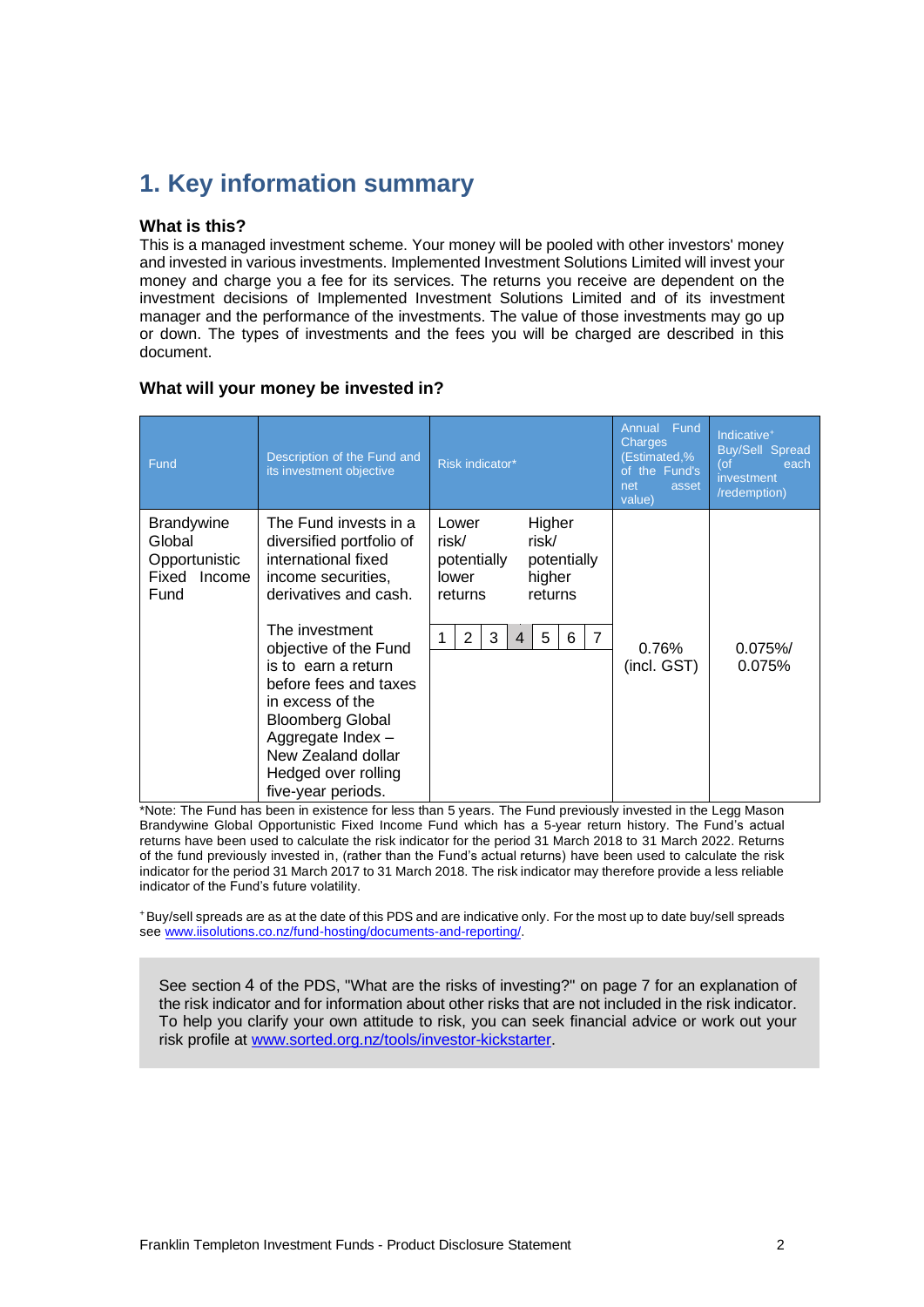### **Who manages the Franklin Templeton Investment Funds?**

The Manager of the Franklin Templeton Investment Funds is Implemented Investment Solutions Limited ("we", "us", "our").

See section 7 of the PDS, "Who is involved?" on page [11](#page-10-0) for more information.

### **What are the returns?**

The return on your investment comes from:

- Any increase or decrease in the Unit price of the Fund, and
- Any income distributions made from the Fund.

We expect to make six-monthly distributions in respect of the periods ending on the last business day in March and September. You can elect for your distributions from the Fund to be reinvested in the Fund. If you do not make a distribution election the default option is reinvestment.

See section 2 of the PDS, "How does this investment work?" on page [5](#page-4-0) for more information.

### **How can you get your money out?**

Investments in the Fund are redeemable on request. We may suspend or defer redemptions in certain circumstances set out in the Trust Deed.

See section 2 of the PDS, "How does this investment work?" on page [5](#page-4-0) for more information.

Your investment in the Fund can be sold but there is no established market for trading this financial product. This means that you may not be able to find a buyer for your investment.

#### **How will your investment be taxed?**

The Fund offered under this PDS is a portfolio investment entity ("PIE").

The amount of tax you pay in respect of a PIE is based on your prescribed investor rate ("PIR"). To determine your PIR, go to [www.ird.govt.nz/roles/portfolio-investment-entities/find-my](http://www.ird.govt.nz/roles/portfolio-investment-entities/find-my-prescribed-investor-rate)[prescribed-investor-rate.](http://www.ird.govt.nz/roles/portfolio-investment-entities/find-my-prescribed-investor-rate)

See section 6 of the PDS, "What taxes will you pay?" on page [11](#page-10-1) for more information.

### **Where can you find more key information?**

We are required to publish quarterly updates for the Fund. The updates show the returns, and the total fees actually charged to investors, during the previous year. The latest fund updates are available at www.iisolutions.co.nz/fund-updates/. We will also give you copies of those documents on request.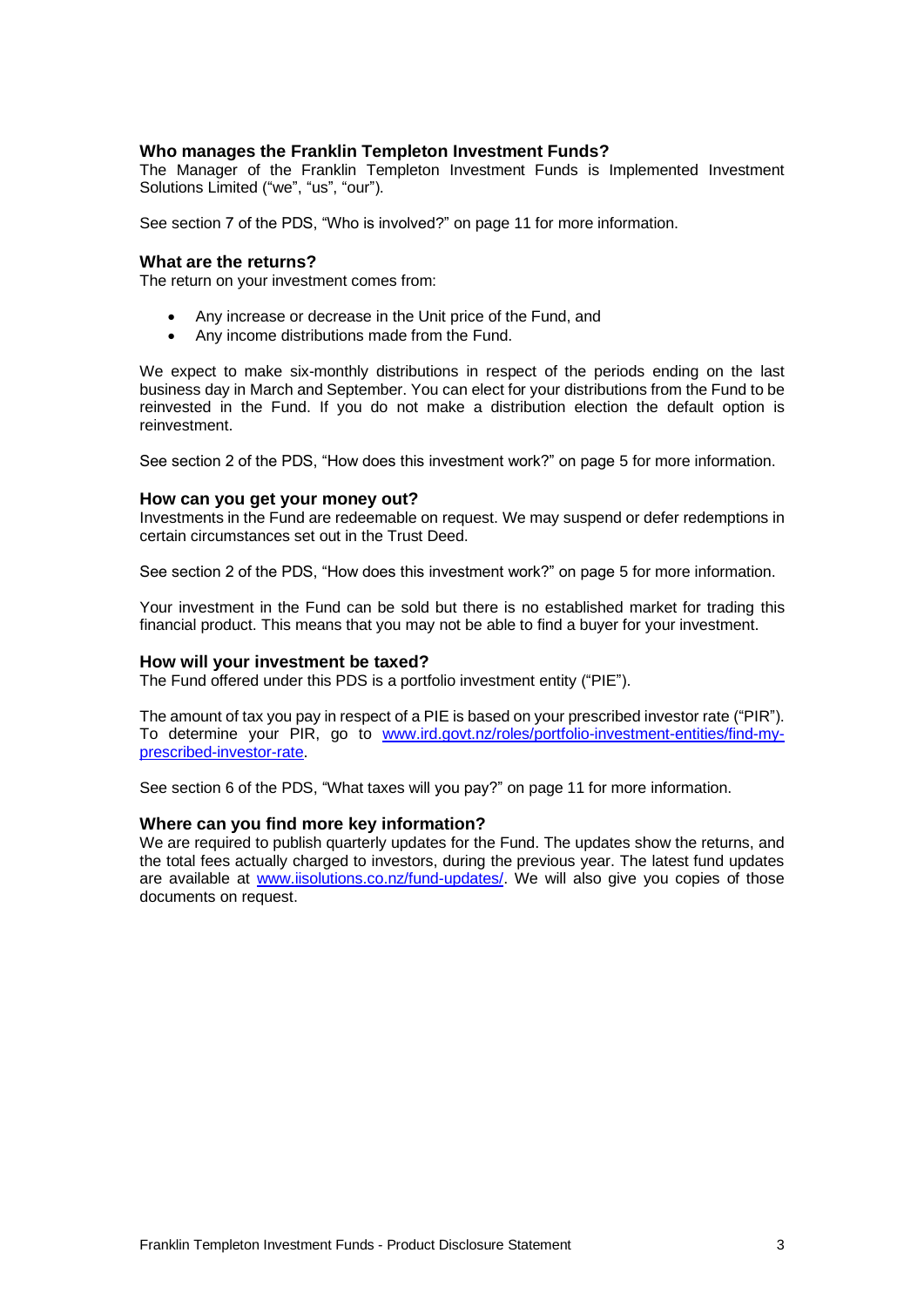# Contents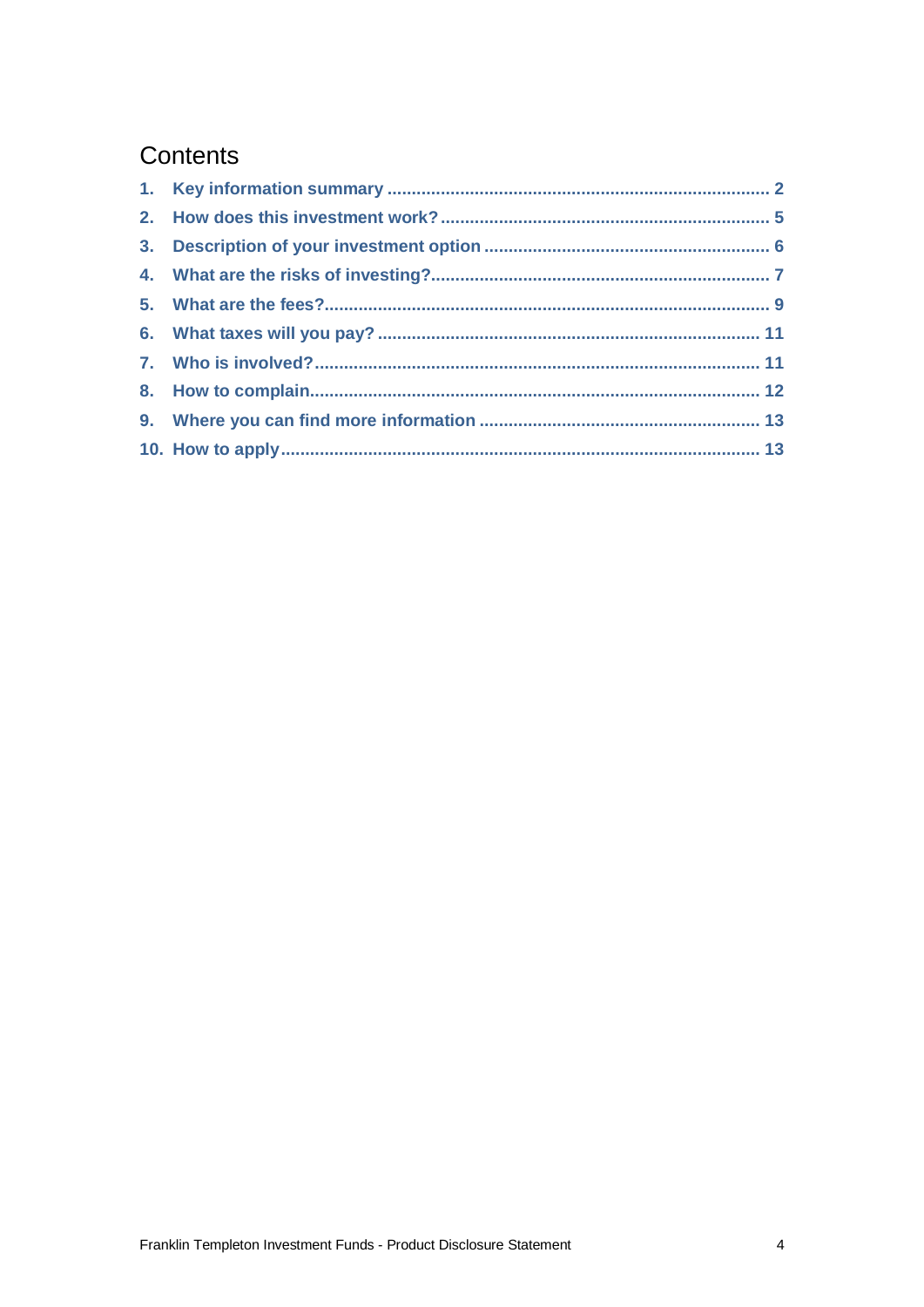# <span id="page-4-0"></span>**2. How does this investment work?**

Franklin Templeton Investment Funds is a managed investment scheme established under a trust deed ("Trust Deed") with Public Trust. The Scheme offers a single fund, the Brandywine Global Opportunistic Fixed Income Fund ("Fund").

The money you invest buys Units which each represent an equal interest in the Fund. Units constitute a beneficial interest but not legal ownership of the Fund's assets.

The price of each Unit you receive depends on the value of the Fund at the time you invest and any buy spread that applies. We calculate the Unit price for the Fund by subtracting the total value of the Fund's liabilities from the market value of its assets and dividing that number by the number of Units the Fund has issued. The Unit price is calculated daily.

A change in the value of the Fund's assets affects the price of your Units. The Unit price for the Fund will change as the market value of the Fund's assets changes.

No assets of the Fund will be available to be applied to meet the liabilities of any other Fund in this scheme.

Public Trust is the supervisor ("Supervisor") of the Fund and, in that role, monitors and supervises our management of the Fund. The assets of the Fund are held in independent custody by BNP Paribas Fund Services Australasia Pty Limited.

The significant benefits of investing in the Fund are:

- **Diversification and scale**. By pooling the money of all investors in the Fund, we can give investors exposure to a more widely diversified portfolio of underlying assets than they may be able to access themselves. This increased diversification can reduce risk. In addition, the scale of the Fund allows us to lower costs by negotiating better prices with service providers.
- **Professional investment management.** Franklin Templeton Australia Limited ("Franklin Templeton") is the investment manager. Franklin Templeton has subcontracted investment management to Brandywine Global Investment Management LLC ("Brandywine Global"). Brandywine Global is an active specialist manager in fixed income, equity and alternative investments headquartered in Philadelphia, USA. Brandywing Global was founded in 1986 by a group of highly experienced portfolio managers, Value investing is core to Brandywine Global's investment approach. Brandywine Global focus on assets in countries and currencies that meet their definition of value, and advances this process with a benchmark agnostic investment style. Brandywine Global is not afraid to uncover investment potential where others see risk with a central objective to maximise risk-adjusted returns over an investment cycle. Franklin Templeton and Brandywine Global are part of the Franklin Resources, Inc. group operating as Franklin Templeton.

The return on your investment comes from:

- Any increase or decrease in the Unit price of the Fund, and
- Any income distributions made from the Fund.

We expect to make six monthly distributions for the Fund in respect of the periods ending on the last business day in March and September. We expect to pay distributions within 10 business days. You can elect for your distributions to be paid to your nominated bank account, or reinvested in the Fund. If you do not make a distribution election the default option is reinvestment. We can vary the method of calculation of distributions and the period between distributions (including suspending distributions) by providing three months' notice to you.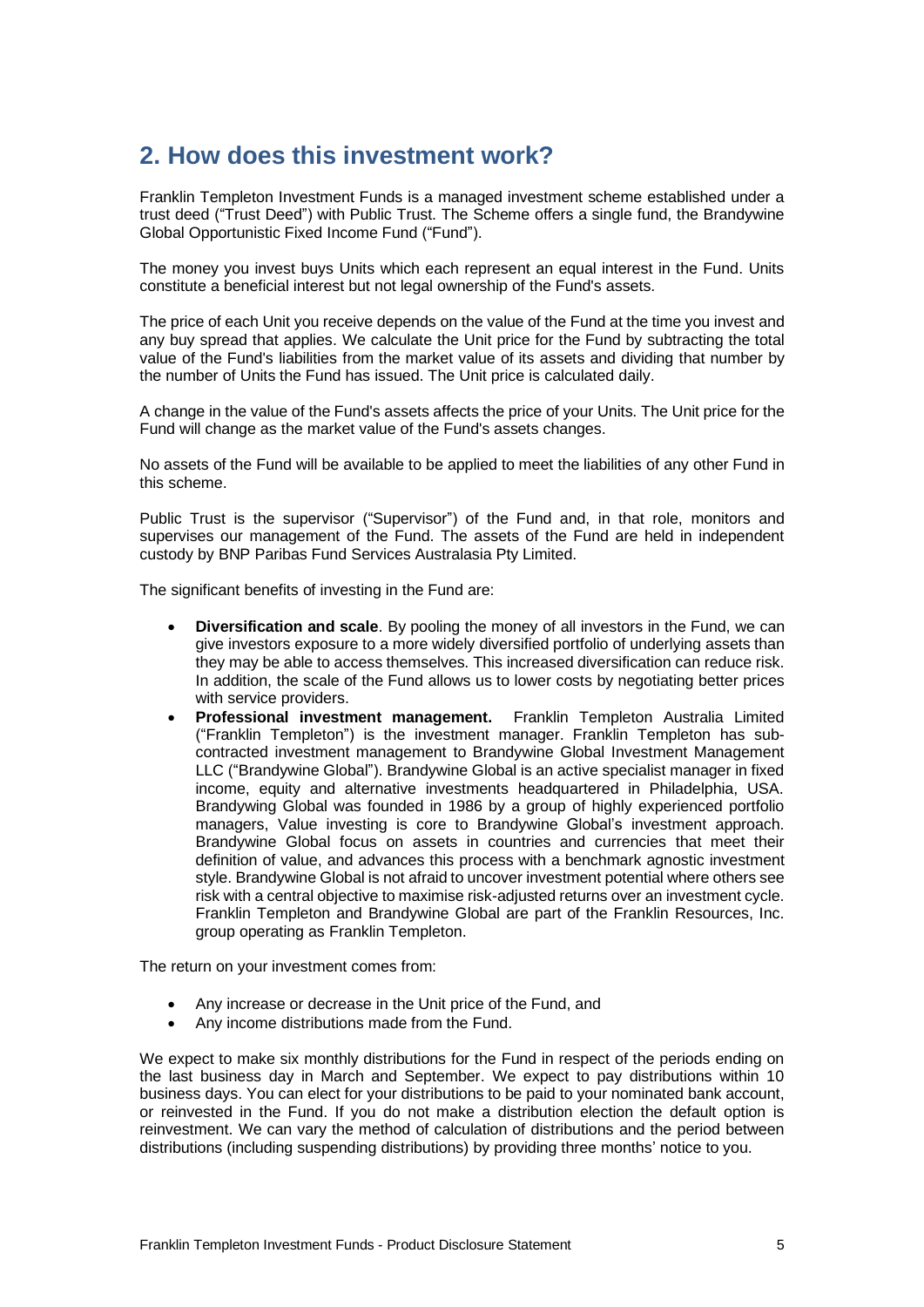### **Making investments**

You can make lump sum or regular investments into the Fund. The application process is described in section [10](#page-12-0) of the PDS, ["How to apply"](#page-12-0) on page [13.](#page-12-0)

The minimum initial investment for the Fund is \$50,000. Thereafter, the minimum additional investment is \$5,000. These minimum amounts may be varied or waived at our discretion.

We may, in our absolute discretion, refuse any application without giving any reason. If we refuse your application, your application payment will be returned to you in full, without interest.

### **Withdrawing your investments**

You may request redemption of some or all of your investment at any time. Payment will normally be made within 15 business days of our receiving a redemption request from you. However, we may either defer or suspend Fund withdrawals.

Fund redemptions may be deferred if:

- we receive one or more redemption requests, within 60 Business Days, totalling more than 10% of Fund units on issue, and
- we consider deferral to be in the general interests of all Fund investors.

Fund redemptions may be suspended if we believe allowing investors to take their money out would not be workable or would prejudice investors generally. For instance, suspension could apply if we decide to wind up the Fund, or we are unable to realise underlying fund holdings. If withdrawals are suspended and you submit a withdrawal request, we will not process it until the suspension is lifted.

In the case of either a deferral or suspension, investors will receive the redemption price applicable at the end of the deferral or suspension period (or redemption prices in the case of deferred redemptions which are paid out over a period of time).

More information about deferrals and suspensions can be found in the Other Material Information document ('OMI') for the Fund and in the Trust Deed.

When you redeem all or part of your investment from the Fund, we will redeem your investment at the unit price for the Fund, adjusted for the applicable sell spread for the Fund.

We reserve the right to refuse a redemption request for less than 500 units or a redemption request that would result in you holding less than 500 units (except where all of your units are to be redeemed).

| Summary of investment objectives<br>and strategy                                                                           | <b>Target</b><br>investment mix                             | <b>Risk</b><br>category <sup>*</sup> | Minimum<br>suggested<br>investment<br>timeframe |
|----------------------------------------------------------------------------------------------------------------------------|-------------------------------------------------------------|--------------------------------------|-------------------------------------------------|
| Objective: to earn a return<br>before fees and taxes in excess<br>of the Bloomberg Global<br>Aggregate Index - New Zealand | International<br>fixed interest<br>(hedged<br>to<br>NZD)    | 4                                    | 5 years                                         |
| year periods.<br>The Fund invests in an actively<br>managed portfolio of sovereign                                         | 100%                                                        |                                      |                                                 |
|                                                                                                                            | dollar Hedged over rolling five-<br>bonds, investment grade |                                      |                                                 |

# **3. Description of your investment option**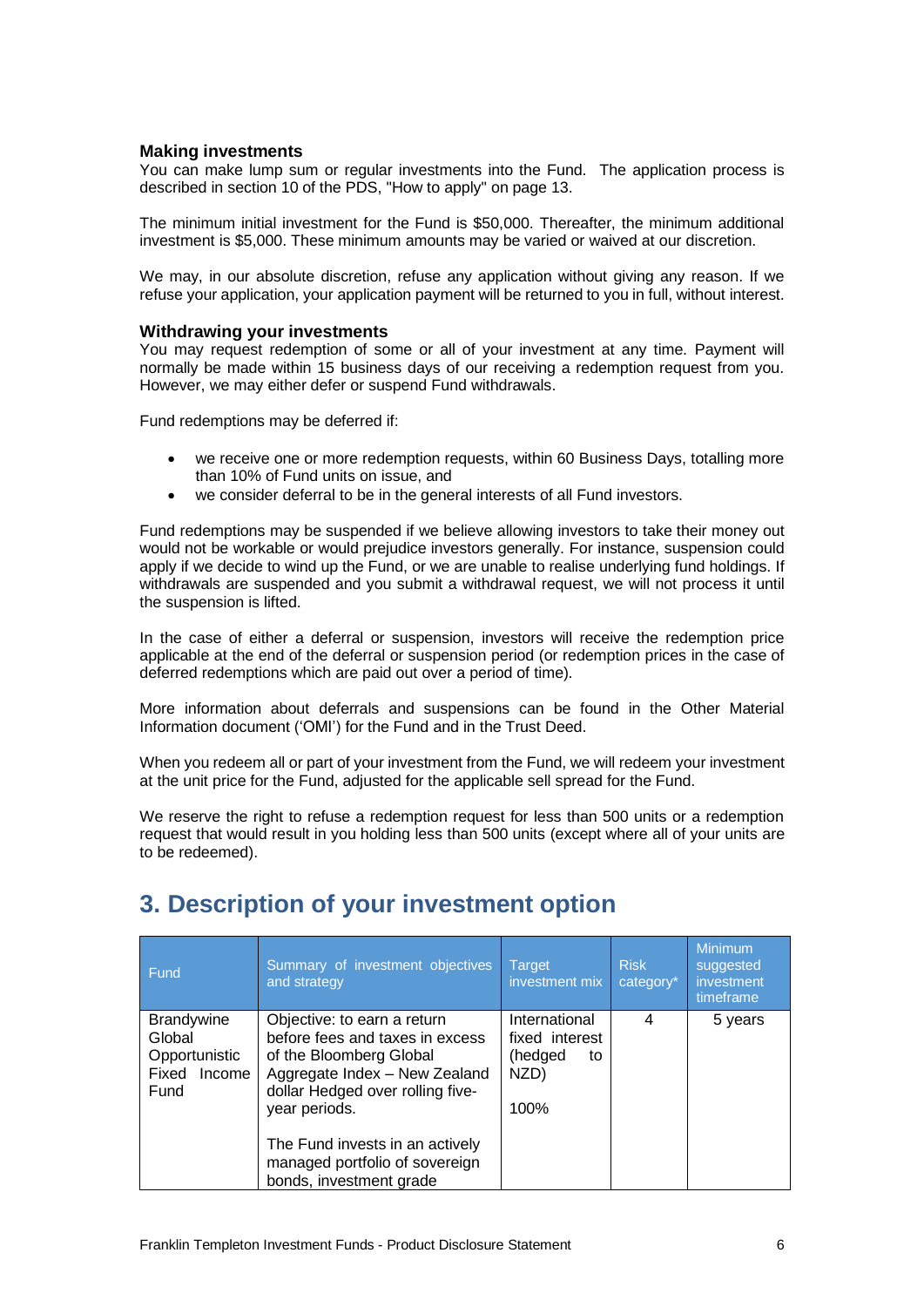| corporate bonds, mortgage<br>securities, currencies and other<br>similar securities. The Fund can<br>also invest in emerging market<br>debt, high yield debt, and below<br>investment grade non-sovereign<br>and corporate debt.                                                                                                                                                               |  |  |
|------------------------------------------------------------------------------------------------------------------------------------------------------------------------------------------------------------------------------------------------------------------------------------------------------------------------------------------------------------------------------------------------|--|--|
| The Fund may use derivatives to<br>obtain or reduce exposure to<br>securities, markets, currencies<br>(including taking short positions<br>in individual currencies).<br>Derivatives may also be used to<br>manage cash flows or to<br>facilitate timely exposure to<br>securities. The use of<br>derivatives may result in the<br>Fund being leveraged, for<br>example if this was not backed |  |  |
| by cash, cash equivalents, or<br>securities.                                                                                                                                                                                                                                                                                                                                                   |  |  |

\*Note: The Fund has been in existence for less than 5 years. The Fund previously invested in the Legg Mason Brandywine Global Opportunistic Fixed Income Fund which has a 5-year return history. The Fund's actual returns have been used to calculate the risk indicator for the period 31 March 2018 to 31 March 2022. Returns of the fund previously invested in, (rather than the Fund's actual returns) have been used to calculate the risk indicator for the period 31 March 2017 to 31 March 2018. The risk indicator may therefore provide a less reliable indicator of the Fund's future volatility.

We can make changes to the Statement of Investment Policy and Objectives ("SIPO") of the Fund in accordance with the Trust Deed and the Financial Markets Conduct Act 2013 ("FMC Act"). Before making changes to the SIPO, we will consider if the changes are in your best interests and consult with the Supervisor. We will give notice of changes to investors of the Fund prior to effecting any material change and any material changes to the SIPO will be advised in the Fund's annual report. The most current SIPO for the Fund can be found on the scheme register at [www.disclose-register.companiesoffice.govt.nz.](http://www.disclose-register.companiesoffice.govt.nz/)

Further information about the assets in the Fund can be found in the fund updates at www.iisolutions.co.nz/fund-updates/.<http://www.iisolutions.co.nz/>

# <span id="page-6-0"></span>**4. What are the risks of investing?**

### **Understanding the risk indicator**

Managed funds in New Zealand must have a standard risk indicator. The risk indicator is designed to help investors understand the uncertainties both for loss and growth that may affect their investment. You can compare funds using the risk indicator.

| Lower risk/<br>potentially<br>returns |  |   | lower | Higher risk/<br>potentially higher<br>returns |     |  |
|---------------------------------------|--|---|-------|-----------------------------------------------|-----|--|
|                                       |  | ຈ |       |                                               | ี่ค |  |

See page 2 for the risk indicator for the Fund offered under this PDS.

The risk indicator is rated from 1 (low) to 7 (high). The rating reflects how much the value of the Fund's assets goes up and down (volatility). A higher risk generally means higher potential returns over time, but more ups and downs along the way.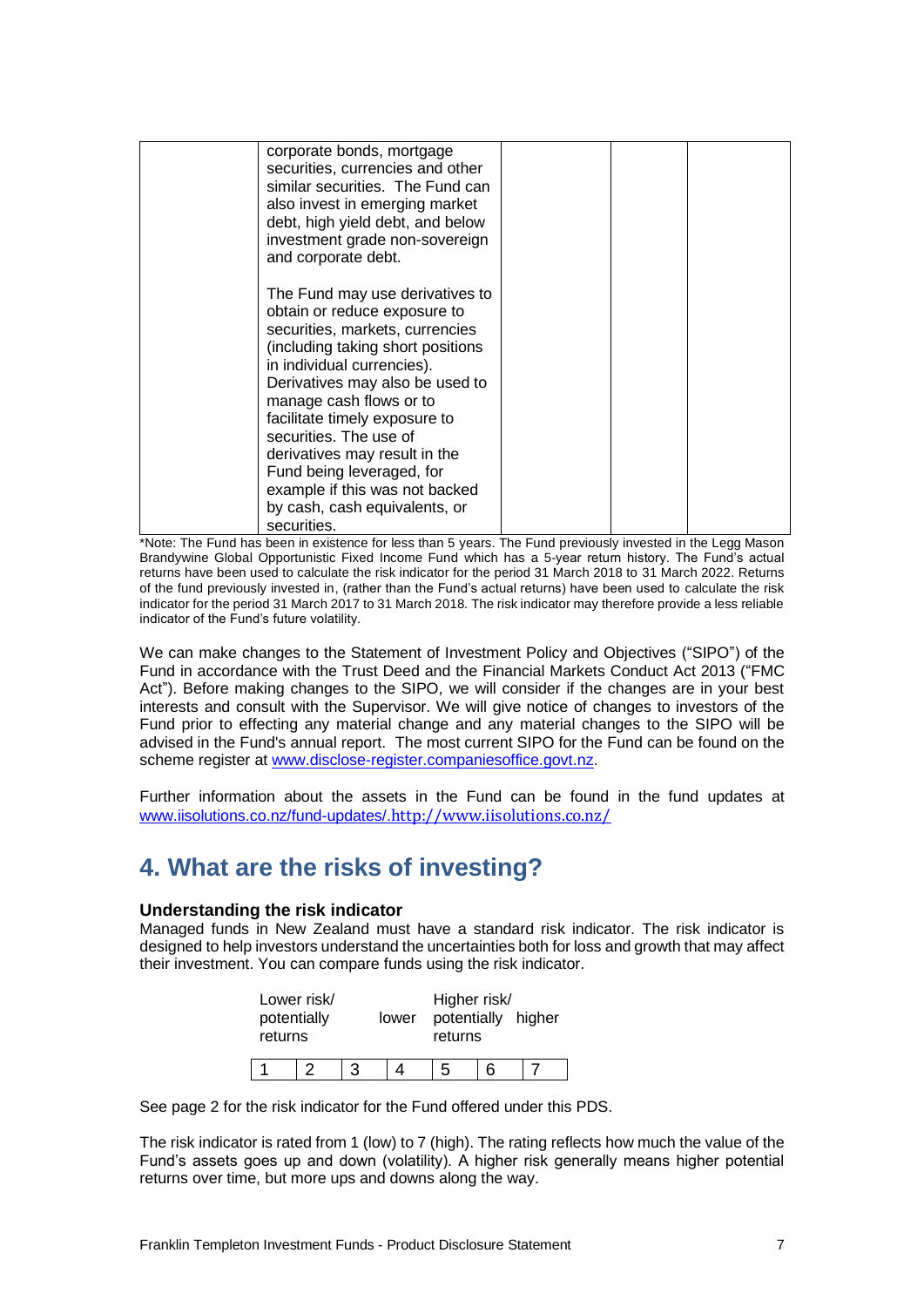To help you clarify your own attitude to risk, you can seek financial advice or work out your risk profile at [www.sorted.org.nz/tools/investor-kickstarter.](http://www.sorted.org.nz/tools/investor-kickstarter)

Note that even the lowest category does not mean a risk-free investment, and there may be other risks that are not captured by this rating.

This risk indicator is not a guarantee of a fund's future performance. The risk indicator is based on the returns data for the five years to 31 March 2022. While risk indicators are usually relatively stable, they do shift from time to time. You can see the most recent risk indicator in the latest fund update for this Fund.

### **General investment risks**

Some of the things that may cause the Fund's value to move up and down, which affect the risk indicator, are:

**Interest rate and credit risk**: The Fund invests in fixed interest securities and so is exposed to interest rate risk and credit risk.

Interest rate risk is the risk that the value of an investment changes due to movements in interest rates. If interest rates rise, the value of fixed interest securities falls. If interest rates fall, their value rises. Interest rates move for a range of factors including (but not limited to) the supply and demand for money, future inflation expectations, monetary policy, or market sentiment.

Credit risk is the risk a borrower is unable to repay the lender . The ability of the borrower to repay the lender depends on the financial position and financial prospects of the borrower. This also can include the risk where a counterparty to a transaction that the Underlying Fund enters into either cannot or will not meet its obligations.

**Country & Currency risk**: The Fund will predominantly be exposed to offshore investments and hence is exposed to country and currency risk. Country risk relates to the relative performance of different markets and economies. Currency risk stems from the value of foreign currencies moving differently to the New Zealand dollar. For example, a fall in an investor's local currency can result in an increase in the value of their international investments. Conversely, a rise in that currency can decrease the value of an investor's international investments.

The Fund largely mitigates currency risk by aiming to be fully hedged to the New Zealand dollar. However, the Fund can be exposed to currency risk due to either not being fully hedged or as a result of currency positions adopted by the investment manager.

**Emerging market risk**: The Fund has exposure to emerging markets securities. Investing in emerging markets include risks additional to those normally associated with an investment in securities in more developed markets. These risks may include restrictions on investment and repatriation of investment capital, the ability to exchange currencies for New Zealand dollars, currency and security price volatility, and markets that may be less liquid and less regulated. Political and social unrest together with government involvement in the economy can also increase risk.

**Manager risks:** The Fund is subject to manager risks, including human error, system failures, poor procedures, lack of management controls, termination of the Fund, changes in fees, replacement of the Manager and replacement of the investment manager.

**Liquidity risk**: The Fund is exposed to liquidity risk.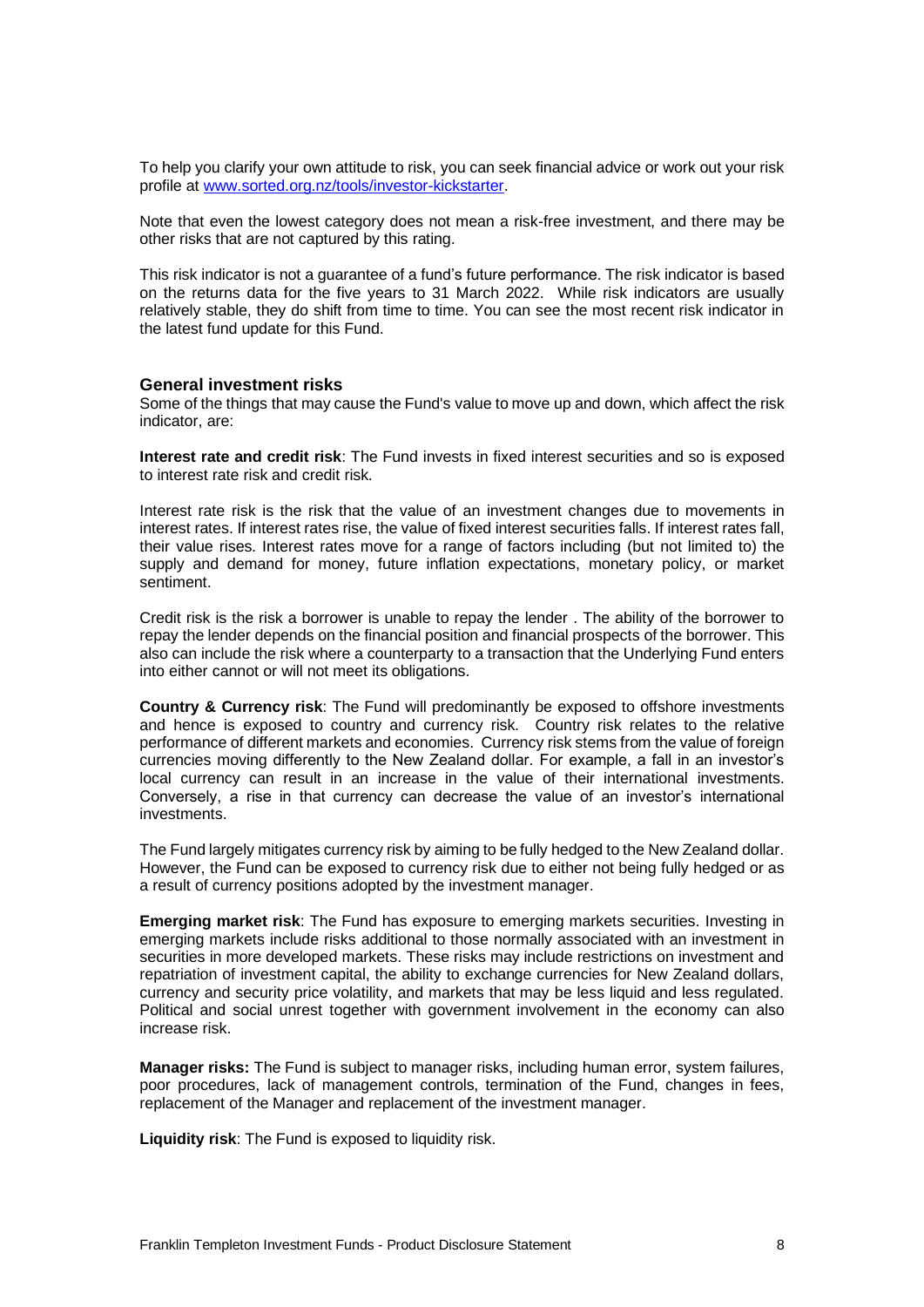Low liquidity is a risk, as it can reflect the lack of demand for an investment, and make that investment harder to sell in a timely manner. This may affect returns if there is insufficient time to wait for demand to increase and a sale is required to be made at a lower price.

**Investment Risks:** Investment risks, including benchmark performance that is below Unit holder expectations and/or the Fund not meeting its investment objective.

**Derivative Risk**: Risk that arises from the use of derivatives where the value is derived from the performance of another asset, an index (such as a market index), an interest rate or an exchange rate. For example, investment losses could be caused by the other party to the derivatives contract failing to meet its contractual obligations. The use of derivatives may result in the Fund being leveraged, for example if this was not backed by cash, cash equivalents, or securities.

### **Other specific risks**

We are not aware of any other specific risks. Further general information on risks is contained in the document "Other Material information" which can be found on the offer register at [www.disclose-register.companiesoffice.govt.nz.](http://www.disclose-register.companiesoffice.govt.nz/)

### **5. What are the fees?**

You will be charged fees for investing in the Fund. Fees are deducted from your investment and will reduce your returns. If we invest in other funds, those funds may also charge fees. The fees you pay will be charged in two ways:

- regular charges for example, annual fund charges. Small differences in these fees can have a big impact on your investment over the long term.
- one-off fees for example trading costs.

### **Annual Fund Charges (% of net asset value)**

| Fund                                                           | <b>Total Annual Fund</b><br>Charges<br>(Excluding GST)<br>(Estimated) | <b>GST</b><br>(Estimated) | <b>Total Annual Fund</b><br><b>Charges</b><br>(Including GST)<br>(Estimated) |
|----------------------------------------------------------------|-----------------------------------------------------------------------|---------------------------|------------------------------------------------------------------------------|
| <b>Brandywine Global</b><br>Opportunistic Fixed<br>Income Fund | 0.75%                                                                 | 0.01%                     | 0.76%                                                                        |

The charges outlined above include all normal day-to-day fund costs and expenses including the following:

### **Annual fund charges:**

- the management fee paid to us and the investment management fee paid to Franklin Templeton;
- the Supervisor's fee;
- costs incurred by us, the Supervisor and the investment manager in carrying out each of our respective duties (including the fees charged by auditors, solicitors, valuers and other advisers);
- bank account charges applicable to the Fund;
- costs for administration services, including Unit registry, asset registry, Unit pricing and investment accounting costs and costs associated with the provision of financial information related to the Fund; and
- custody costs.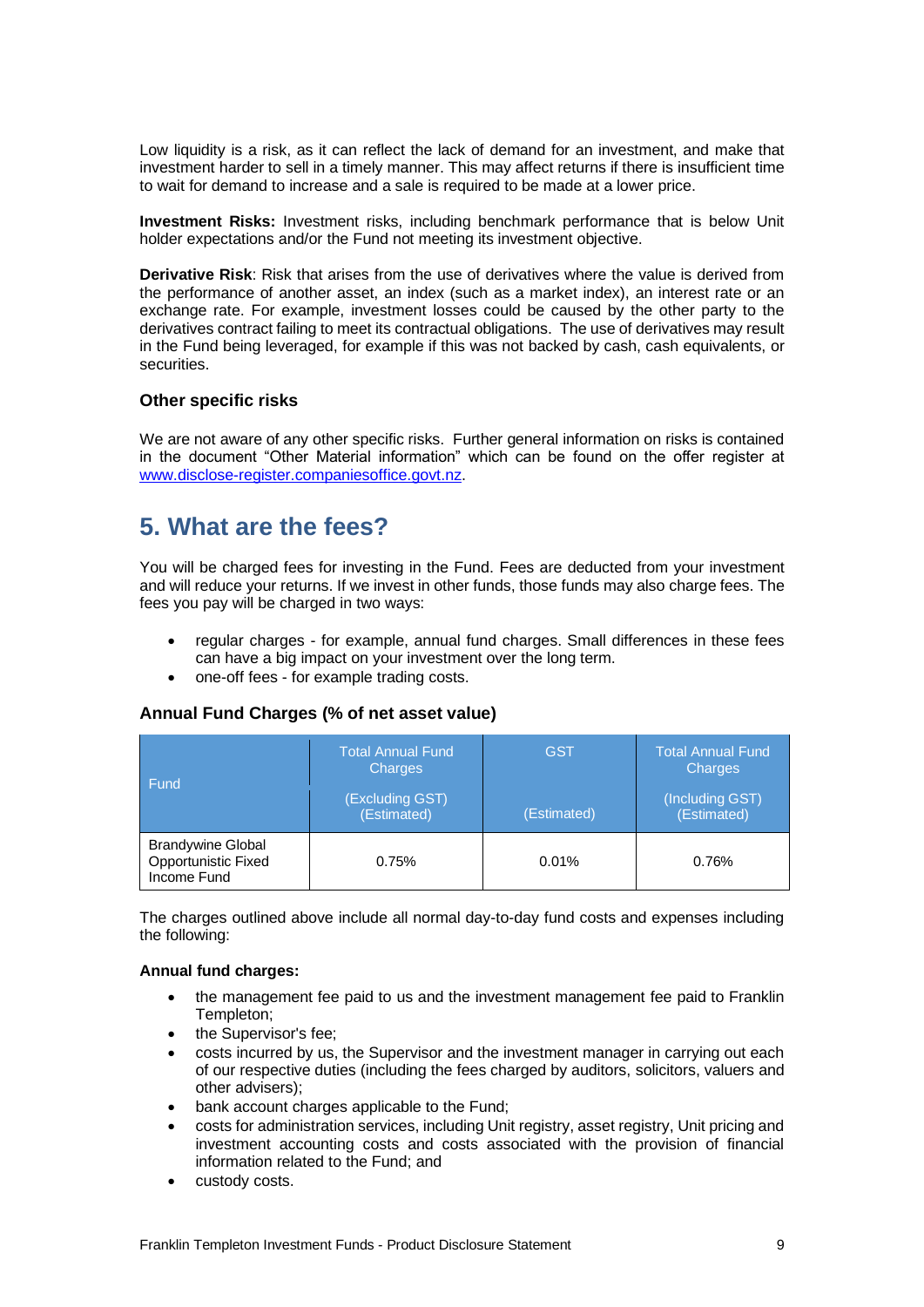The Total Annual Fund Charges do not include any extraordinary expenses such as costs of any litigation or unitholder meetings.

### **GST**

The GST treatment of each of these components varies. For example, GST is currently charged at 15% on the audit fee, while custody fees are an exempt supply for the purposes of GST. These percentages vary, and may change in the future, which is why GST has been estimated.

### **Individual action fees and trading costs (% of amount contributed or withdrawn)**

### **Individual action fees**

There are no individual action fees currently being charged to investors in the Fund offered under this PDS.

### **Trading costs**

Buy/sell spreads - When you enter or leave the Fund, any buy or sell spreads applicable at that time will be a cost to you. The buy spread is added to the Unit price on entry to the Fund, and the sell spread is deducted from the Unit price on exit from the Fund. The buy/sell spreads belong to the Fund and are not fees paid to us or the investment manager. The purpose of buy/sell spreads is to make sure that any transaction costs incurred as a result of an investor entering or leaving the Fund are borne by that investor, and not by other investors in the Fund. There is no GST charged on buy/sell spreads.

We aim to set buy/sell spreads at levels which reflect expected trading costs. Buy/sell spreads in the table below are as at the date of this PDS and are indicative.

| <b>Fund</b>                                                 | Buy spread | Sell spread |
|-------------------------------------------------------------|------------|-------------|
| <b>Brandywine Global Opportunistic Fixed</b><br>Income Fund | 0.075%     | 0.075%      |

We may change the buy/sell spreads from time to time to reflect the latest trading costs and market conditions. In stressed market conditions buy/sell spreads may materially increase. To date the buy and sell spreads have not been higher than 0.075%. For the most up to date buy/sell spreads see [www.iisolutions.co.nz/fund-hosting/documents-and-reporting/.](http://www.iisolutions.co.nz/fund-hosting/documents-and-reporting/)

There are no other one-off fees currently being charged to Investors in the Fund offered under this PDS.

#### **Example of how fees apply to an investor**

Anthony invests \$10,000 in the Fund. He is charged a buy spread of 0.075%. This brings the starting value of his investment to \$9,992.50.

He is also charged management and administration fees, which work out to about \$75.94 (0.76% of \$9,992.50). These fees might be more or less if his account balance has increased or decreased over the year.

### **Estimated total fees for the first year**

| Trading cost* (buy spread): | \$7.50  |
|-----------------------------|---------|
| Fund charges:               | \$75.94 |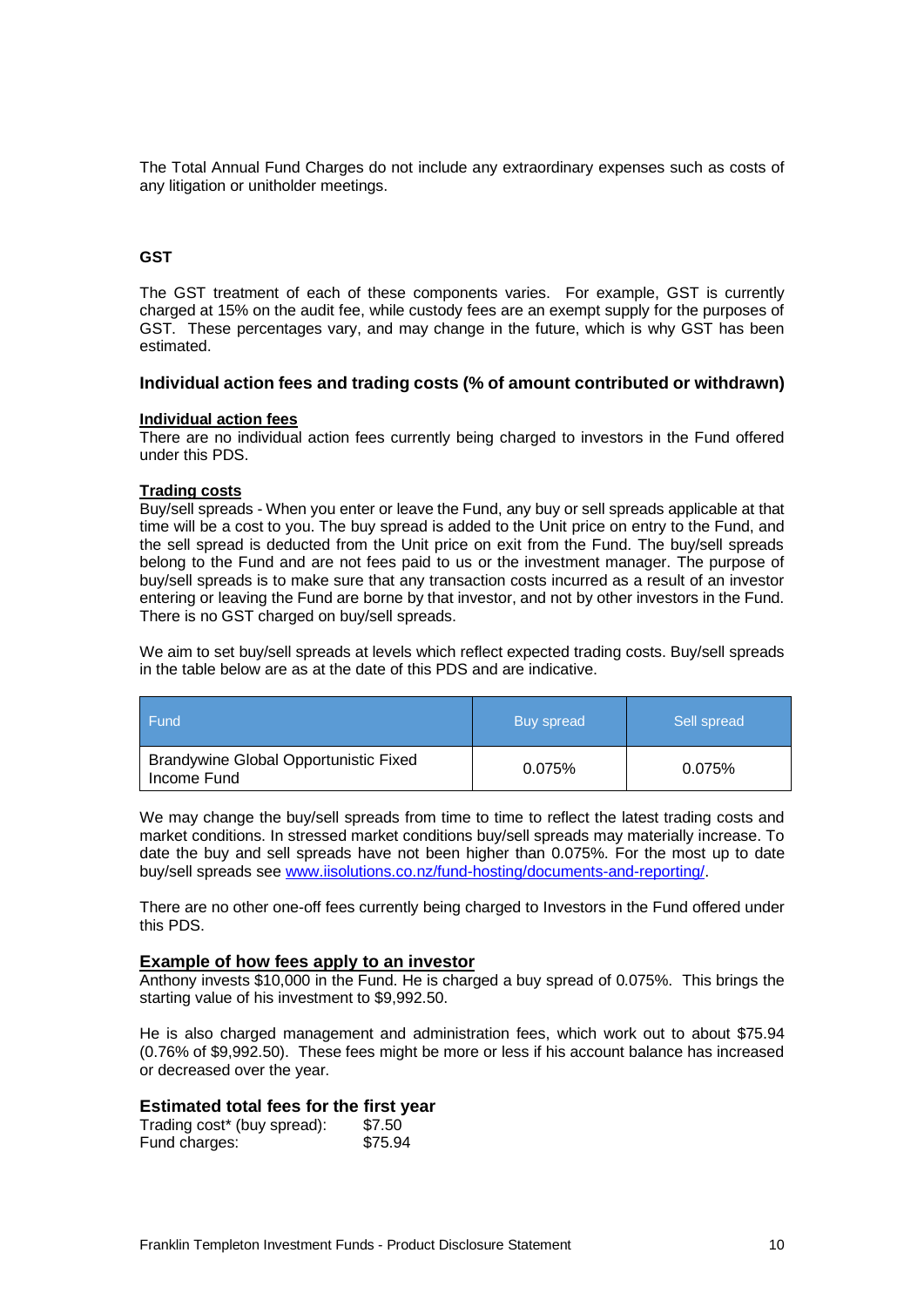\* Based on the indicative buy spread in this PDS. For the most up to date buy/sell spreads see [www.iisolutions.co.nz/fund-hosting/documents-and-reporting/.](http://www.iisolutions.co.nz/fund-hosting/documents-and-reporting/)

See the latest fund update for an example of the actual returns and fees investors were charged over the past year.

### **The fees can be changed**

We can change fees from time to time. We can also add new fees. We may waive or decrease a management fee without notice. We may increase the management fee, or start charging additional fees, by giving you at least three months' notice. The rules about fee changes are in the Trust Deed, which can be found on the scheme register at [www.disclose](http://www.disclose-register.companiesoffice.govt.nz/)[register.companiesoffice.govt.nz](http://www.disclose-register.companiesoffice.govt.nz/).

We must publish a fund update for the Fund showing the fees actually charged during the most recent year. Fund updates, including past updates, are available on the offer register at [www.disclose-register.companiesoffice.govt.nz](http://www.disclose-register.companiesoffice.govt.nz/).

### <span id="page-10-1"></span>**6. What taxes will you pay?**

The Fund is a PIE. The amount of tax you pay is based on your PIR. To determine your PIR, go to [www.ird.govt.nz/roles/portfolio-investment-entities/find-my-prescribed-investor-rate.](http://www.ird.govt.nz/roles/portfolio-investment-entities/find-my-prescribed-investor-rate) If you are unsure of your PIR, we recommend you seek professional advice or contact the Inland Revenue Department. It is your responsibility to tell us your PIR when you invest or if your PIR changes. If you do not tell us, a default rate may be applied. If the rate applied to your PIE income is lower than your correct PIR, you will be required to pay any tax shortfall, as part of the income tax year-end process. If the rate applied to your PIE income is higher than your PIR any tax over-withheld will be used to reduce any income tax liability you may have for the tax year and any remaining amount will be refunded to you.

### <span id="page-10-0"></span>**7. Who is involved?**

#### **About Implemented Investment Solutions Limited**

Implemented Investment Solutions Limited is the manager of the Fund. Our contact details are below.

Level 2, Woodward House 1 Woodward Street PO Box 25003 WELLINGTON 6140

Telephone: (04) 499 9654 Email: [contact@iisolutions.co.nz](mailto:contact@iisolutions.co.nz)

| Who else is<br>involved? | <b>Name</b>                                                          | <b>Role</b>                                                                                                                                                |
|--------------------------|----------------------------------------------------------------------|------------------------------------------------------------------------------------------------------------------------------------------------------------|
| Supervisor               | <b>Public Trust</b>                                                  | The supervisor of the Fund under the FMC Act.<br>Responsible for supervising<br>Implemented<br>Investment Solutions Limited as the manager of<br>the Fund. |
| Custodian                | <b>BNP Paribas</b><br><b>Fund Services</b><br>Australasia Pty<br>Ltd | Appointed by Public Trust, as Supervisor, to hold<br>the assets of the Fund on behalf of investors.                                                        |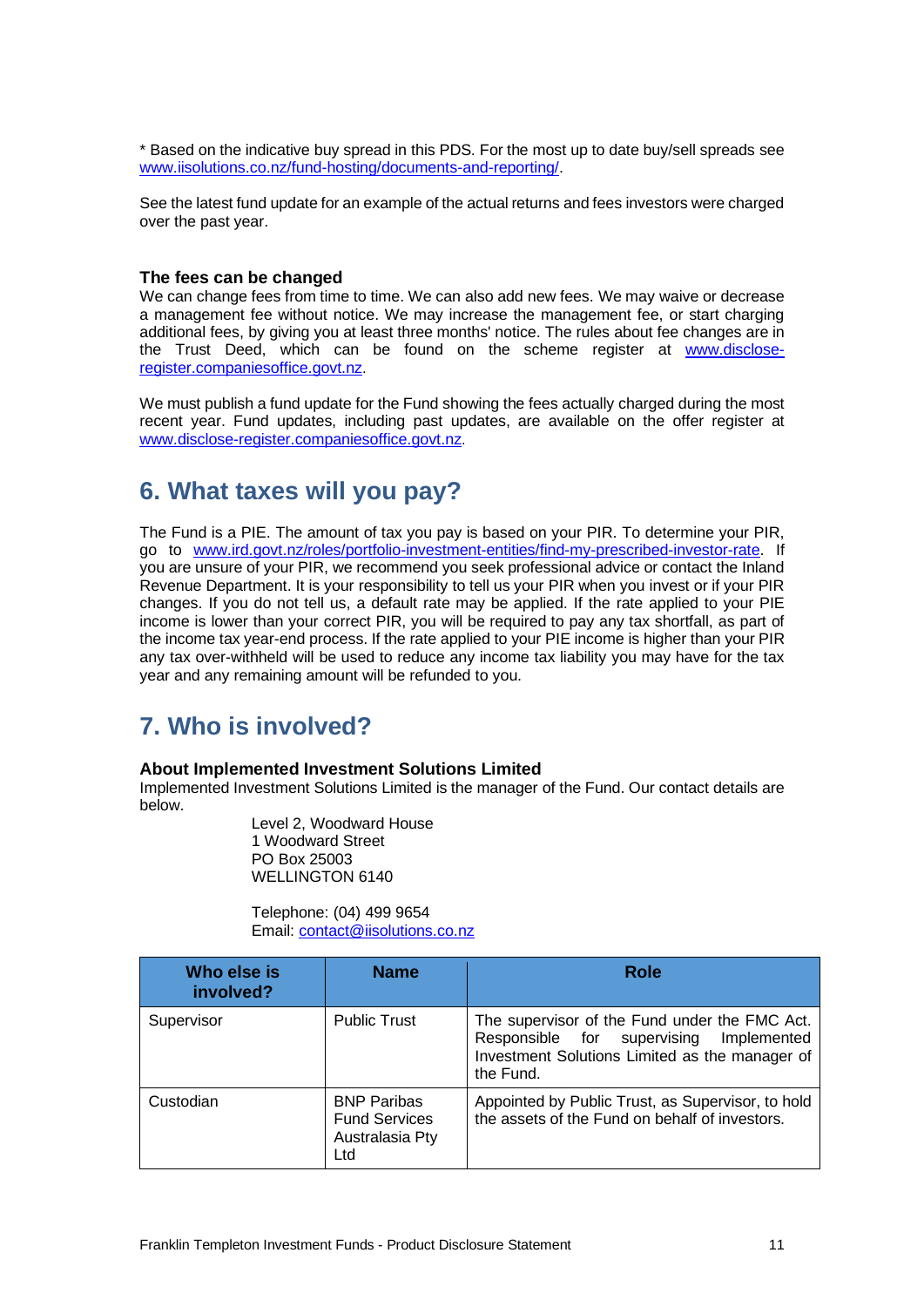| <b>Investment Manager</b> | <b>Franklin</b><br>Templeton<br>Australia Limited                    | Defines the Fund's investment mandate and<br>reviews the mandate and is responsible for<br>making recommendations and decisions about<br>what the Fund invests in. Franklin Templeton has<br>sub-contracted investment management to<br>Brandywine Global Investment Management<br>LLC. Franklin Templeton is also responsible for<br>marketing and client relationship<br>sales.<br>management to support the Fund. |
|---------------------------|----------------------------------------------------------------------|----------------------------------------------------------------------------------------------------------------------------------------------------------------------------------------------------------------------------------------------------------------------------------------------------------------------------------------------------------------------------------------------------------------------|
| Administrator             | <b>BNP Paribas</b><br><b>Fund Services</b><br>Australasia Pty<br>Ltd | Appointed by the Manager to manage core<br>administration functions including: unit pricing<br>and fund accounting.                                                                                                                                                                                                                                                                                                  |
| <b>Registry Manager</b>   | <b>MMC Limited</b>                                                   | Appointed by the Manager to manage the fund<br>registry functions.                                                                                                                                                                                                                                                                                                                                                   |

# **8. How to complain**

Any complaints or problems with the investment should be directed to us for resolution through our internal dispute resolution process:

> Implemented Investment Solutions Limited Level 2, Woodward House 1 Woodward Street PO Box 25003 WELLINGTON 6140

Telephone: (04) 499 9654 Email: [contact@iisolutions.co.nz](mailto:contact@iisolutions.co.nz)

If you are not satisfied with the outcome of your complaint to us, you may refer the matter to the Supervisor for resolution through its internal dispute resolution process:

> Public Trust Corporate Trustee Services Private Bag 5902 WELLINGTON 6140

Telephone: 0800 371 471 Email: [cts.enquiry@PublicTrust.co.nz](mailto:cts.enquiry@PublicTrust.co.nz)

If your complaint is not able to be resolved through our internal dispute resolution process or that of the Supervisor, you may refer your complaint to the dispute resolution scheme operated by the Insurance and Financial Services Ombudsman, an approved dispute resolution scheme under the Financial Service Providers (Registration and Dispute Resolution) Act 2008. We are a registered financial service provider and member of this scheme. The Insurance and Financial Services Ombudsman's service is provided at no cost to you. The contact details for the scheme are:

> Insurance and Financial Services Ombudsman Level 8, Shamrock House 79-81 Molesworth Street PO Box 10-845 WELLINGTON 6143

Telephone: 0800 888 202 Email: [info@ifso.nz](mailto:info@ifso.nz)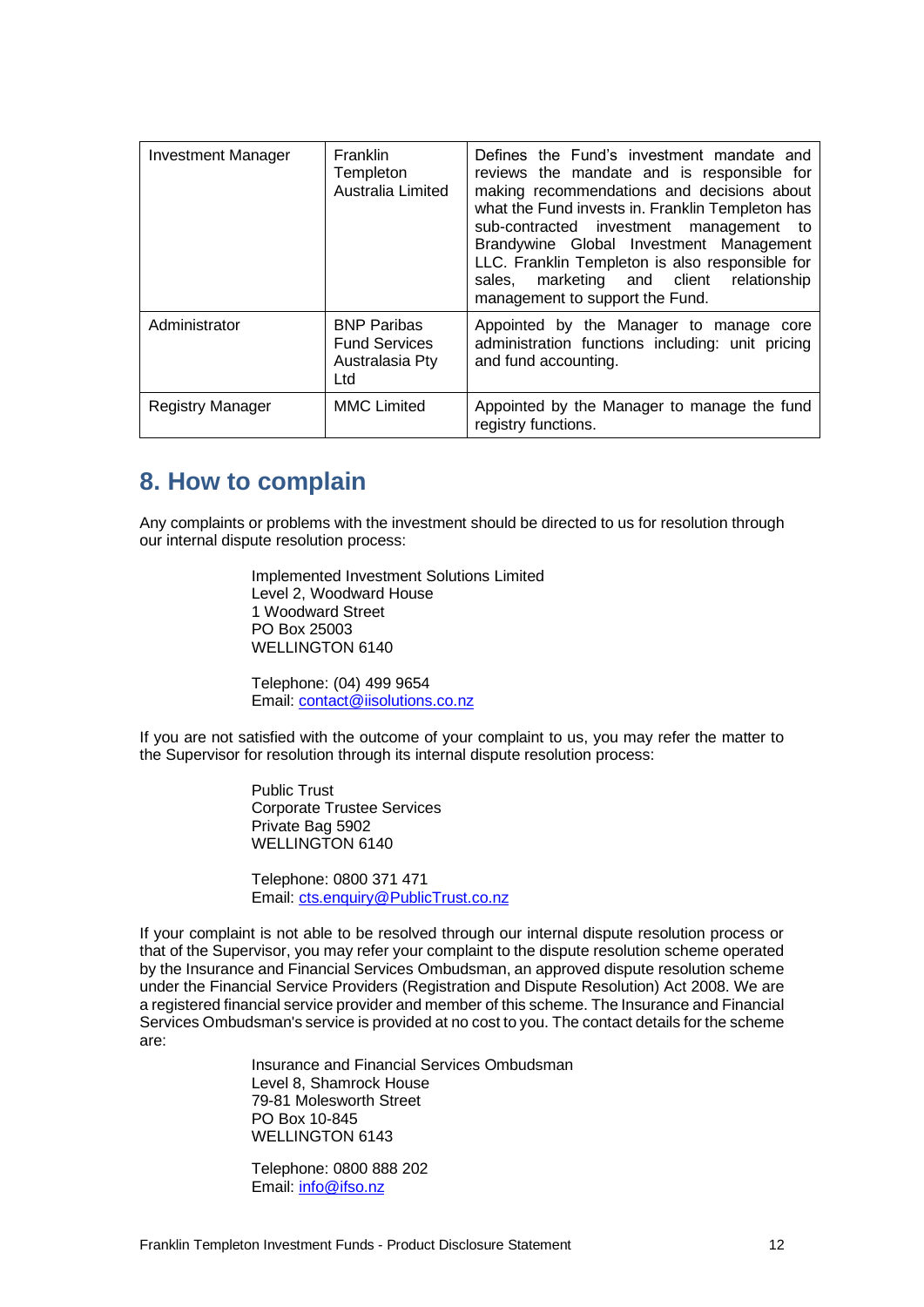The Supervisor is a member of an approved dispute resolution scheme operated by Financial Services Complaints Limited ("FSCL"). If your complaint to the Supervisor has not been resolved, you can refer it to FSCL. The contact details for the scheme are:

> Financial Services Complaints Limited PO Box 5967 Wellington 6140

Telephone: 0800 347 257 Email: [complaints@fscl.org.nz](mailto:complaints@fscl.org.nz)

The FSCL scheme will not charge a fee to any complainant to investigate or resolve a complaint.

### **9. Where you can find more information**

Further information relating to the Franklin Templeton Investment Funds is available on the offer register and the scheme register at [www.disclose-register.companiesoffice.govt.nz](http://www.disclose-register.companiesoffice.govt.nz/) and a copy of information on the offer register or scheme register is available on request to the Registrar of Financial Service Providers.

### **Other information we will provide**

You can also obtain the following information free of charge:

| Information                         | How to obtain                                                                                                                                                                                                                                                       |
|-------------------------------------|---------------------------------------------------------------------------------------------------------------------------------------------------------------------------------------------------------------------------------------------------------------------|
| Fund information<br>relevant to you | You can inspect documents we hold that are relevant to you, and other<br>documents that are legally required to be provided to you, at our offices<br>during normal business hours, or request an extract of those<br>documents, by making a written request to us. |
| Fund updates                        | Once available, the fund updates for the Fund are publicly available from<br>our website and can be requested from us.                                                                                                                                              |

If you invest directly into the Fund, we will send you confirmation information relating to your transactions when Units are issued to you, as well as when you withdraw or transfer your Units and make available to you an annual report in respect of the Scheme.

You will also be sent an annual tax statement, which will include the amount of PIE income allocated to you and the amount of tax paid at your chosen PIR. You will also be asked to confirm your IRD number and PIR.

You can find general information about the Fund, our management team, and us on our website [www.iisolutions.co.nz](http://www.iisolutions.co.nz/).

# <span id="page-12-0"></span>**10. How to apply**

If you are making an investment directly with us, then you will be required to complete the application form, which can be obtained from the Manager, and send it to:

> Implemented Investment Solutions Limited PO Box 25003 WELLINGTON 6140

Email: [contact@iisolutions.co.nz](mailto:contact@iisolutions.co.nz)